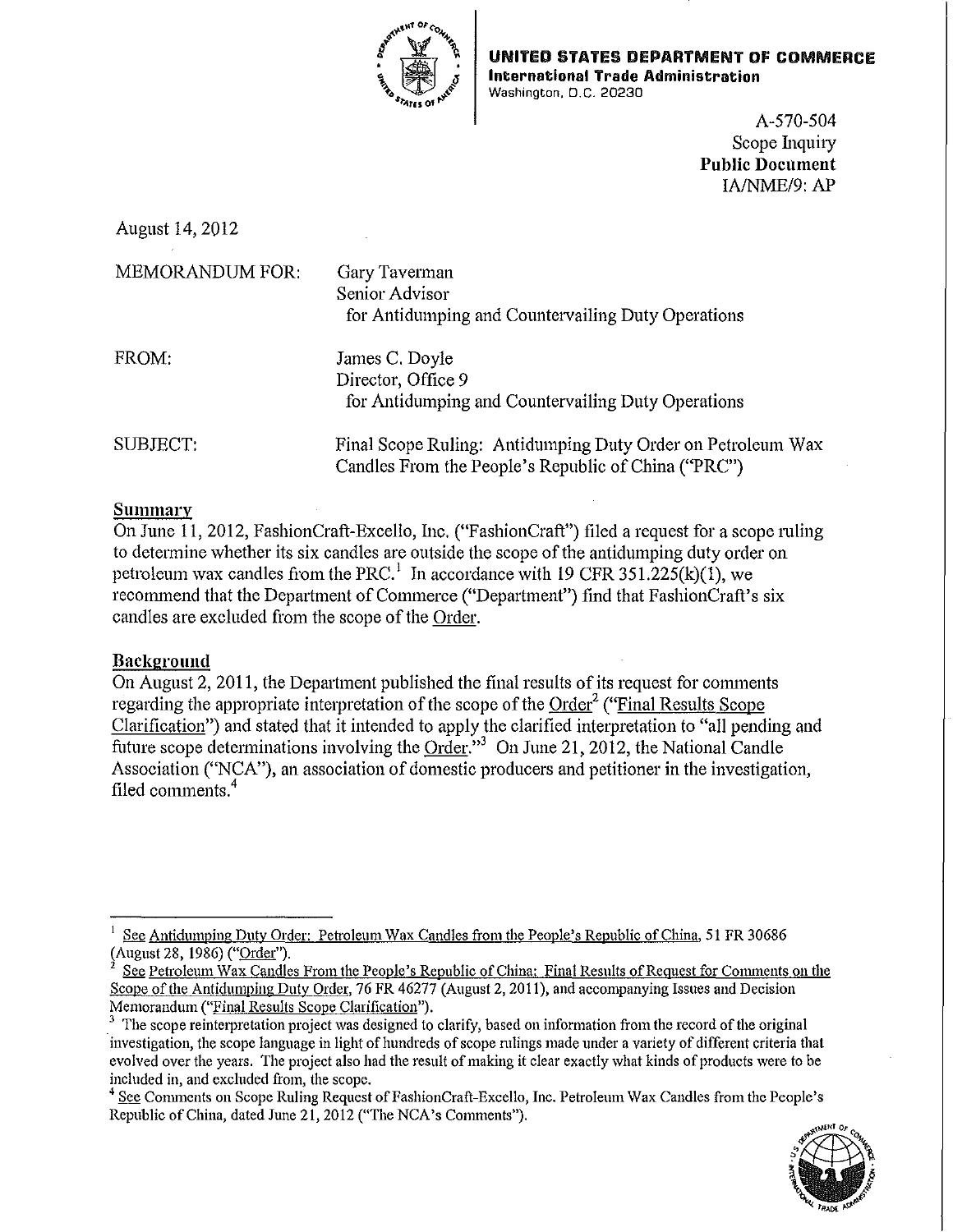## **Product Description**

 $F$ ashion Craft submitted descriptions as well as pictures<sup>5</sup> of the candles for which it requested a scope ruling:

## **1. King of the Jungle Candle (Item #9448)**

This candle consists of a candle molded in the shape and color of a seated male lion wearing a crown. Fashion Craft argues that "a lion is manifestly an animal," and the candle is readily identifiable as a lion, featuring a mane, a tail, and the facial elements of a lion.<sup>6</sup> The candle measures 2.75" x 1.25." FashionCraft further argues that the crown element has no bearing on the Department's definition of a "figurine candle."<sup>7</sup>

## **2. Queen of the Jungle Candle (Item #9456)**

This candle consists of a candle molded in the shape of a seated female tiger colored pink wearing a gold and white crown. Fashion Craft argues that "a tiger is manifestly an animal," and the candle is readily identifiable as a tiger, featuring black striping, a tail, and the facial elements of a tiger.<sup>8</sup> The candle measures 2" x 1.25." FashionCraft further argues that the crown and pink coloring have no bearing on the Department's definition of a "figurine candle."<sup>9</sup>

## **3. Monkey Candle (Item #9459)**

This candle consists of a candle molded in the shape and colors of a seated smiling monkey holding a banana. Fashion Craft argues that "a monkey is manifestly an animal," and the candle is readily identifiable as a monkey, with a pink face, brown body, and tufts of hair on top of its head.<sup>10</sup> The candle measures 2" x 1.25." FashionCraft further argues that the addition of the banana has no bearing on the Department's definition of a "figurine candle.<sup>11</sup>

## **4. Blue Owl Candle (Item #9460) and Pink Owl Candle (Item #9461)**

These candles consists of a candle molded in the shape of an owl, featuring a heart shape in the middle of its torso and colored blue (Item #9460) or white and pink (Item #9641 ). FashionCraft argues that owls are manifestly animals, and the candles are identifiable as owls, with tufts of feathers on the head, large eyes, beaks, wings, and talons. The candles measure 1.75" x 1.25." Fashion Craft further argues that the additions of the pink and blue colors and the heart shape have no bearing on the Department's definition of a "figurine candle."<sup>12</sup>

#### **5. Duck Candle (Item #8209)**

This candle consists of a candle molded in the shape and colors of a duck. FashionCraft argues that "a duck is manifestly an animal," and the candle is identifiable as a duck, with a rounded orange beak, wings, and a tail.<sup>13</sup> The candle measures  $2'' \times 2.^{14}$ 

Id. at 3-4 and Exhibit A.

See Letter from FashionCraft dated June 11, 2012 ("FashionCraft's Scope Request") at Exhibit A.<br>
Id. at 3.<br>
Id. at 3 and Exhibit A. We also note that the bottom portion of the lion, tiger, monkey and owl candles contains

slightly indented portion, in the same shape as the bottom of the candle, which is not painted. See Exhibit A.

 $\frac{Id. at 3.}{Id. at 3 and Exhibit A.}$ 

Id. at 3-4.

 $\frac{12}{13}$  <u>Id.</u> at 4 and Exhibit A.

Id. at 4.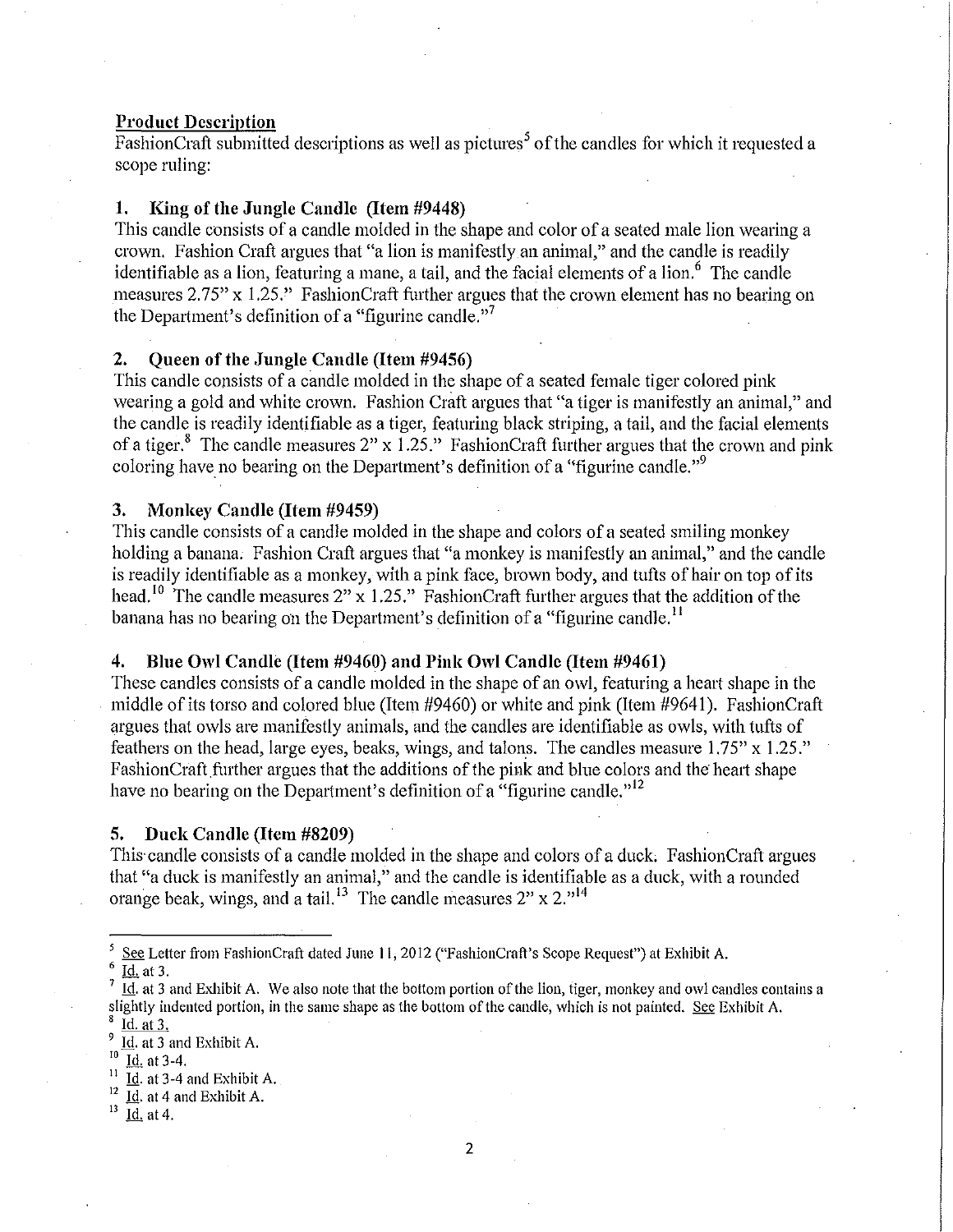### Fashion Craft's Scope Request

Fashion Craft argues that in the Department's Final Results Scope Clarification, the Department found that the scope of the Order includes candles of any shape, with the exception of birthday candles, birthday numeral candles, utility candles, and figurine candles. The Department further defined figurine candles to be any candle in the shape of a human, animal, or deity.<sup>15</sup> Fashion Craft argues that each of its six candles meet the definition of figurine candles because they are in the shape of animals, and, therefore, are excluded from the Order. To further support its argument, Fashion Craft cites to recent scope rulings regarding candles in the shape of animals that the Department found to be excluded.<sup>16</sup> FashionCraft states that many of the animal candles which the Department found to be excluded "only vaguely represent the animals that they depict, often being whimsically styled and/or featuring colors not found in nature" and that many of the candles feature "animals with other items."<sup>17</sup>

# The NCA's Comments

In the Final Results Scope Clarification, the Department narrowly defined "figurine" candle as an animal, human, or deity. FashionCraft's six candles appear to be recognizable as animals, taken in their entirety, in accordance with the Final Results Scope Clarification. Therefore, the NCA agrees that FashionCraft's six candles are excluded from the scope of the Order.

#### Legal Framework

The regulations governing the Department's scope determinations are found at 19 CFR 351.225. When a request for a scope mling is filed, the Department examines the scope language of the order at issue and the description of the product contained in the scope-ruling request.<sup>18</sup> Pursuant to the Department's regulations, the Department may also examine other information, including the description of the merchandise contained in the petition, the records from the investigations, and prior scope determinations made for the same product.<sup>19</sup> If the Department determines that these sources are sufficient to decide the matter, it will issue a final scope ruling as to whether the merchandise is covered by an order. This determination may take place with or without a formal inquiry.

Conversely, where the descriptions of the merchandise are not dispositive, the Department will consider the five additional factors set forth at 19 CFR 351.225(k)(2). These criteria are: (1) the physical characteristics of the merchandise; (2) the expectations of the ultimate purchasers; (3) the ultimate use of the product; (4) the channels of trade in which the product is sold; and (5) the manner in which the product is advertised and displayed. The determination as to which analytical framework is most appropriate in any given scope inquiry is made on a case-by-case basis after consideration of all evidence before the Depmtment.

See 19 CFR 351.225(k)(1).

Id. at 4 and Exhibit A.

 $\frac{15}{16}$   $\frac{Id}{14}$  at 2.

 $\frac{16}{17}$  Id. at 2 and Exhibit B.

**Id.at 2.** 

See Walgreen Co. v. United States, 620 F.3d 1350, 1357 (Fed. Cir. 2010).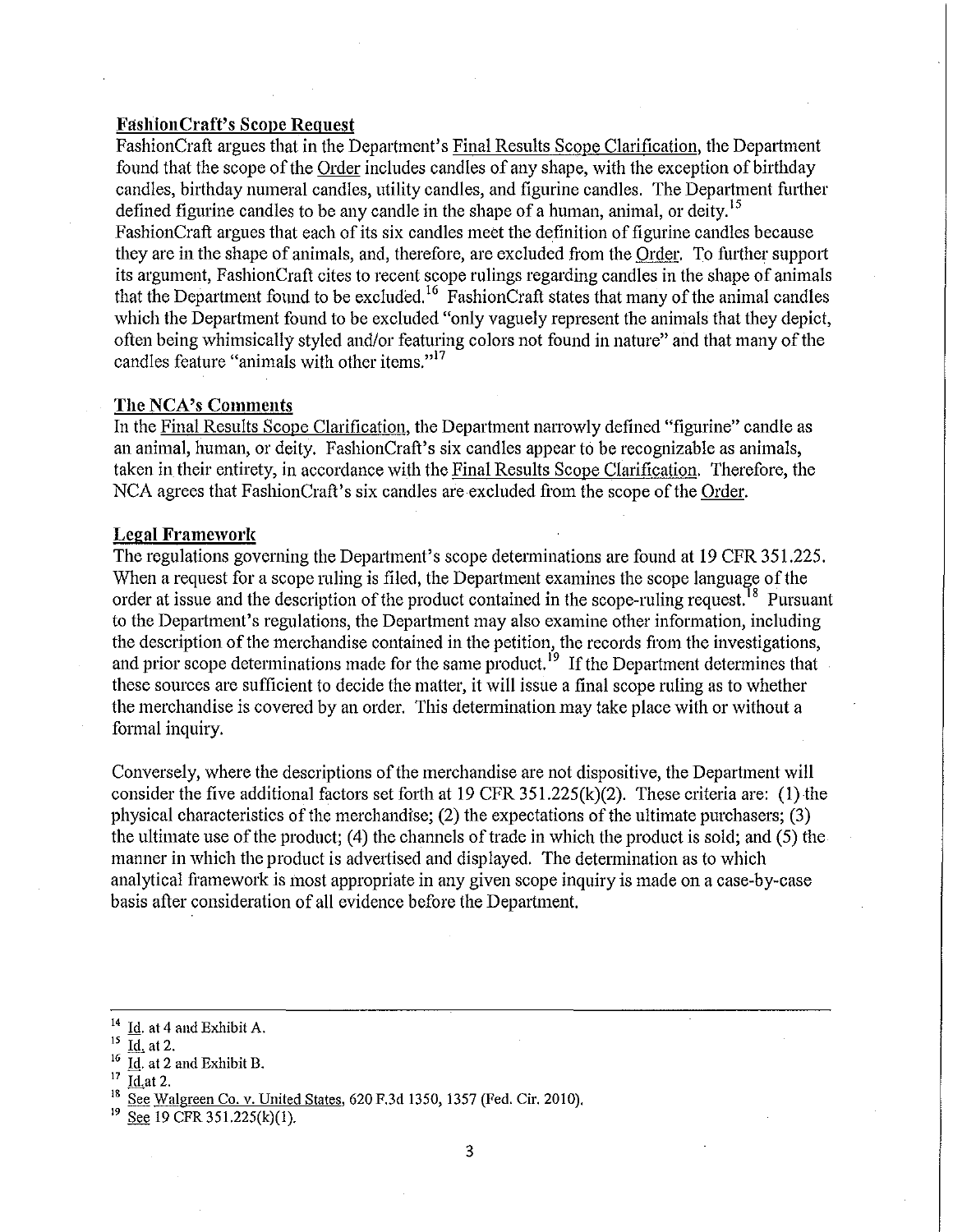In this case, the Department has evaluated FashionCraft's request in accordance with 19 CFR 351.225(k)(l) and finds that the descriptions of the products contained in these sources are dispositive with respect to Fashion Craft's candles. Therefore, for these candles, the Department finds it unnecessary to consider the additional factors set forth at 19 CFR  $351.225(k)(2)$ .

#### **Analysis**

Pursuant to the Final Results Scope Clarification, the Department found that record evidence best supports a scope interpretation where "figurine" is based on the definition of this term from the Webster's Online Dictionary: "1.  $\{a\}$  small carved or molded figure... 2. A very small figure, whether human or of an animal; especially, one in terra cotta or the like; -- distinguished from statuette, which is applied to small figures in bronze, marble, etc."<sup>20</sup> Based on this definition, the Department found that the best description of a figurine candle is a candle that is in the shape of a human, animal, or deity. $2<sup>1</sup>$ 

Therefore, the Department determined that the scope of the order should be interpreted as follows:

All petroleum wax candles (regardless of holiday/religious/special occasion-theme) are included within the scope of the order, with the exception of three petroleum wax candle types: birthday (and birthday numeral) candles, utility candles, and figurine candles.<sup>22</sup>

\* \* \*

Figurine candles are those that are in the shape of a human, animal, or deity.<sup>23</sup>

With respect to FashionCraft's Scope Request, we find that FashionCraft's six candles are outside the scope of the Order in accordance with  $19 \text{ CFR}.351.225(k)(1)$ , because the descriptions of the products contained in the petition, the initial investigation, final determinations of the Secretary (including prior scope rulings) and the Order are dispositive. Therefore, for these candles, the Department finds it unnecessary to consider the additional factors set forth in 19 CFR 351.225(k)(2).

A figurine candle is a candle in the shape of a human, animal, or deity. The Department finds that FashionCraft's six candles, taken in their entirety, are each in the shape of an animal (lion, tiger, monkey, owl and duck). Therefore, Fashion Craft's six candles are excluded from the scope of the Order as figurine candles. This is also consistent with prior scope rulings on figurine candles, in which the Department affirmed its clear standard for the figurine candle exception: that the candle, taken in its entirety, must be in the shape of an animal, human or

 $rac{21}{22}$   $rac{Id}{14}$ .

 $\frac{20}{21}$  See Final Results Scope Clarification at Comment 3C.

 $\frac{22}{23}$  <u>Id.</u> at Comment 1.<br><sup>23</sup> Id. at Comment 3C.